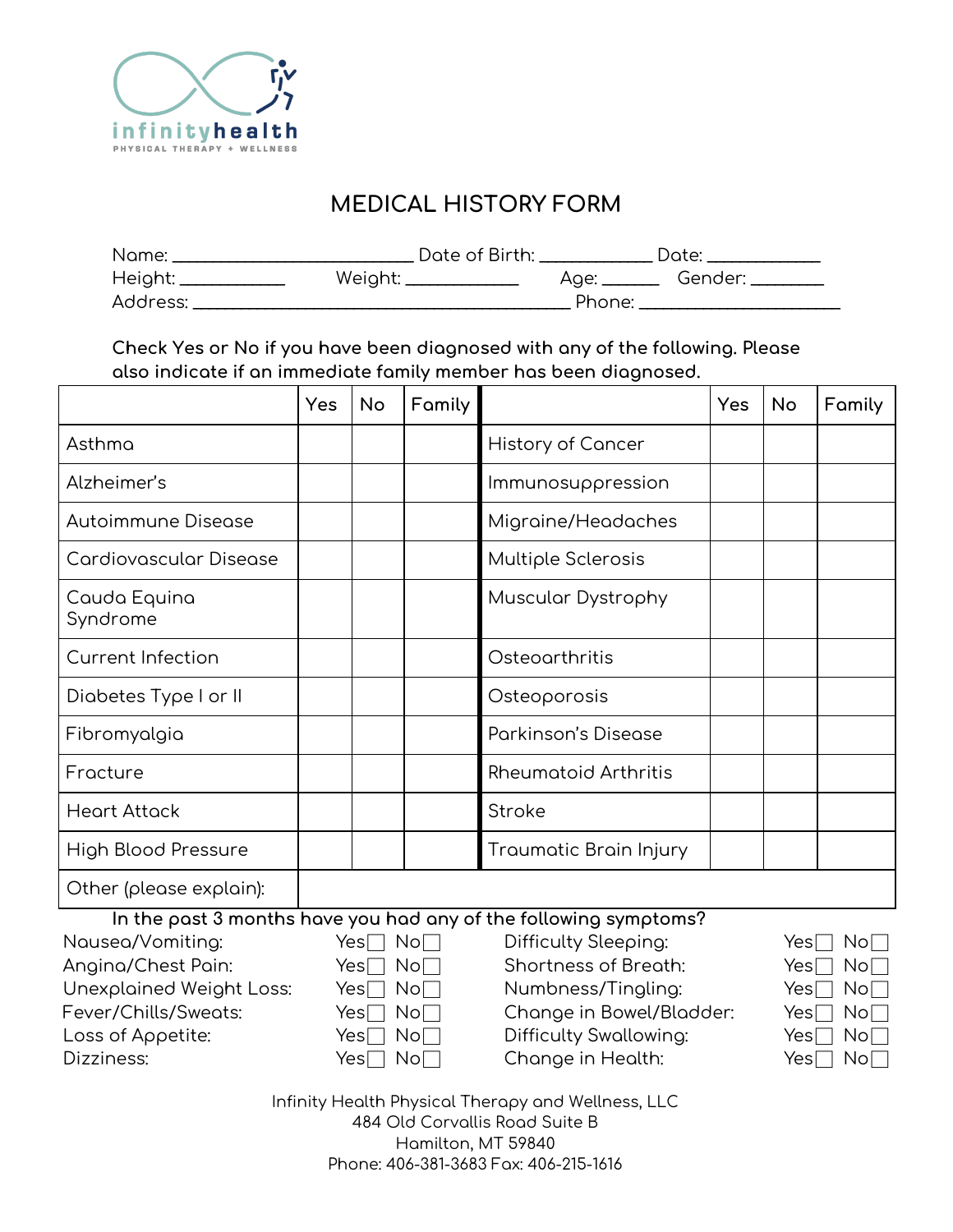

#### **Do any of the following apply to you?**

| Allergies                   | No <sub>1</sub><br>Yes∏                                            | <u>List: ___________________________________</u> |
|-----------------------------|--------------------------------------------------------------------|--------------------------------------------------|
| <b>Seizures</b>             | Yes $\Box$ No $\Box$                                               |                                                  |
| Pacemaker                   | Yes $\Box$ No $\Box$                                               |                                                  |
| Any metal in your body      | Yes $\sqcap$ No $\sqcap$                                           |                                                  |
| Pregnant                    | Yes $\Box$ No $\Box$                                               |                                                  |
| Blood disorder              | Yes $\Box$ No $\Box$                                               |                                                  |
| Depression                  | Yes $\Box$ No $\Box$                                               |                                                  |
| Anxiety                     | Yes $\Box$ No $\Box$                                               |                                                  |
| Other mental illness        | $Yes \Box No \Box$                                                 |                                                  |
| Drink Alcohol               | Yes $\Box$ No $\Box$                                               | How many drinks/week: ___________________        |
| Tobacco Use                 | Yes $\Box$ No $\Box$                                               |                                                  |
| <b>Vision Difficulties</b>  | Yes $\Box$ No $\Box$                                               |                                                  |
| <b>Hearing Difficulties</b> | $\overline{\phantom{a}}$ No $\overline{\phantom{a}}$<br>$Yes \Box$ |                                                  |
| <b>Speech Difficulties</b>  | Yes $\Box$ No $\Box$                                               |                                                  |

List previous surgeries and dates.

List recent and previous imaging (x-ray, MRI, CT) body region and date.

List medications (prescriptions, OTC, and supplements) you are currently using.  $\_$  ,  $\_$  ,  $\_$  ,  $\_$  ,  $\_$  ,  $\_$  ,  $\_$  ,  $\_$  ,  $\_$  ,  $\_$  ,  $\_$  ,  $\_$  ,  $\_$  ,  $\_$  ,  $\_$  ,  $\_$  ,  $\_$  ,  $\_$  ,  $\_$  ,  $\_$  ,  $\_$  ,  $\_$  ,  $\_$  ,  $\_$  ,  $\_$  ,  $\_$  ,  $\_$  ,  $\_$  ,  $\_$  ,  $\_$  ,  $\_$  ,  $\_$  ,  $\_$  ,  $\_$  ,  $\_$  ,  $\_$  ,  $\_$  ,

 $\_$  ,  $\_$  ,  $\_$  ,  $\_$  ,  $\_$  ,  $\_$  ,  $\_$  ,  $\_$  ,  $\_$  ,  $\_$  ,  $\_$  ,  $\_$  ,  $\_$  ,  $\_$  ,  $\_$  ,  $\_$  ,  $\_$  ,  $\_$  ,  $\_$  ,  $\_$  ,  $\_$  ,  $\_$  ,  $\_$  ,  $\_$  ,  $\_$  ,  $\_$  ,  $\_$  ,  $\_$  ,  $\_$  ,  $\_$  ,  $\_$  ,  $\_$  ,  $\_$  ,  $\_$  ,  $\_$  ,  $\_$  ,  $\_$  ,

 $\_$  ,  $\_$  ,  $\_$  ,  $\_$  ,  $\_$  ,  $\_$  ,  $\_$  ,  $\_$  ,  $\_$  ,  $\_$  ,  $\_$  ,  $\_$  ,  $\_$  ,  $\_$  ,  $\_$  ,  $\_$  ,  $\_$  ,  $\_$  ,  $\_$  ,  $\_$  ,  $\_$  ,  $\_$  ,  $\_$  ,  $\_$  ,  $\_$  ,  $\_$  ,  $\_$  ,  $\_$  ,  $\_$  ,  $\_$  ,  $\_$  ,  $\_$  ,  $\_$  ,  $\_$  ,  $\_$  ,  $\_$  ,  $\_$  ,  $\_$  ,  $\_$  ,  $\_$  ,  $\_$  ,  $\_$  ,  $\_$  ,  $\_$  ,  $\_$  ,  $\_$  ,  $\_$  ,  $\_$  ,  $\_$  ,  $\_$  ,  $\_$  ,  $\_$  ,  $\_$  ,  $\_$  ,  $\_$  ,  $\_$  ,  $\_$  ,  $\_$  ,  $\_$  ,  $\_$  ,  $\_$  ,  $\_$  ,  $\_$  ,  $\_$  ,  $\_$  ,  $\_$  ,  $\_$  ,  $\_$  ,  $\_$  ,  $\_$  ,  $\_$  ,  $\_$  ,  $\_$  ,  $\_$  ,

 $\_$  ,  $\_$  ,  $\_$  ,  $\_$  ,  $\_$  ,  $\_$  ,  $\_$  ,  $\_$  ,  $\_$  ,  $\_$  ,  $\_$  ,  $\_$  ,  $\_$  ,  $\_$  ,  $\_$  ,  $\_$  ,  $\_$  ,  $\_$  ,  $\_$  ,  $\_$  ,  $\_$  ,  $\_$  ,  $\_$  ,  $\_$  ,  $\_$  ,  $\_$  ,  $\_$  ,  $\_$  ,  $\_$  ,  $\_$  ,  $\_$  ,  $\_$  ,  $\_$  ,  $\_$  ,  $\_$  ,  $\_$  ,  $\_$  ,  $\_$  ,  $\_$  ,  $\_$  ,  $\_$  ,  $\_$  ,  $\_$  ,  $\_$  ,  $\_$  ,  $\_$  ,  $\_$  ,  $\_$  ,  $\_$  ,  $\_$  ,  $\_$  ,  $\_$  ,  $\_$  ,  $\_$  ,  $\_$  ,  $\_$  ,  $\_$  ,  $\_$  ,  $\_$  ,  $\_$  ,  $\_$  ,  $\_$  ,  $\_$  ,  $\_$  ,  $\_$  ,  $\_$  ,  $\_$  ,  $\_$  ,  $\_$  ,  $\_$  ,  $\_$  ,  $\_$  ,  $\_$  ,  $\_$  ,

Rate your level of pain based on the scale below:

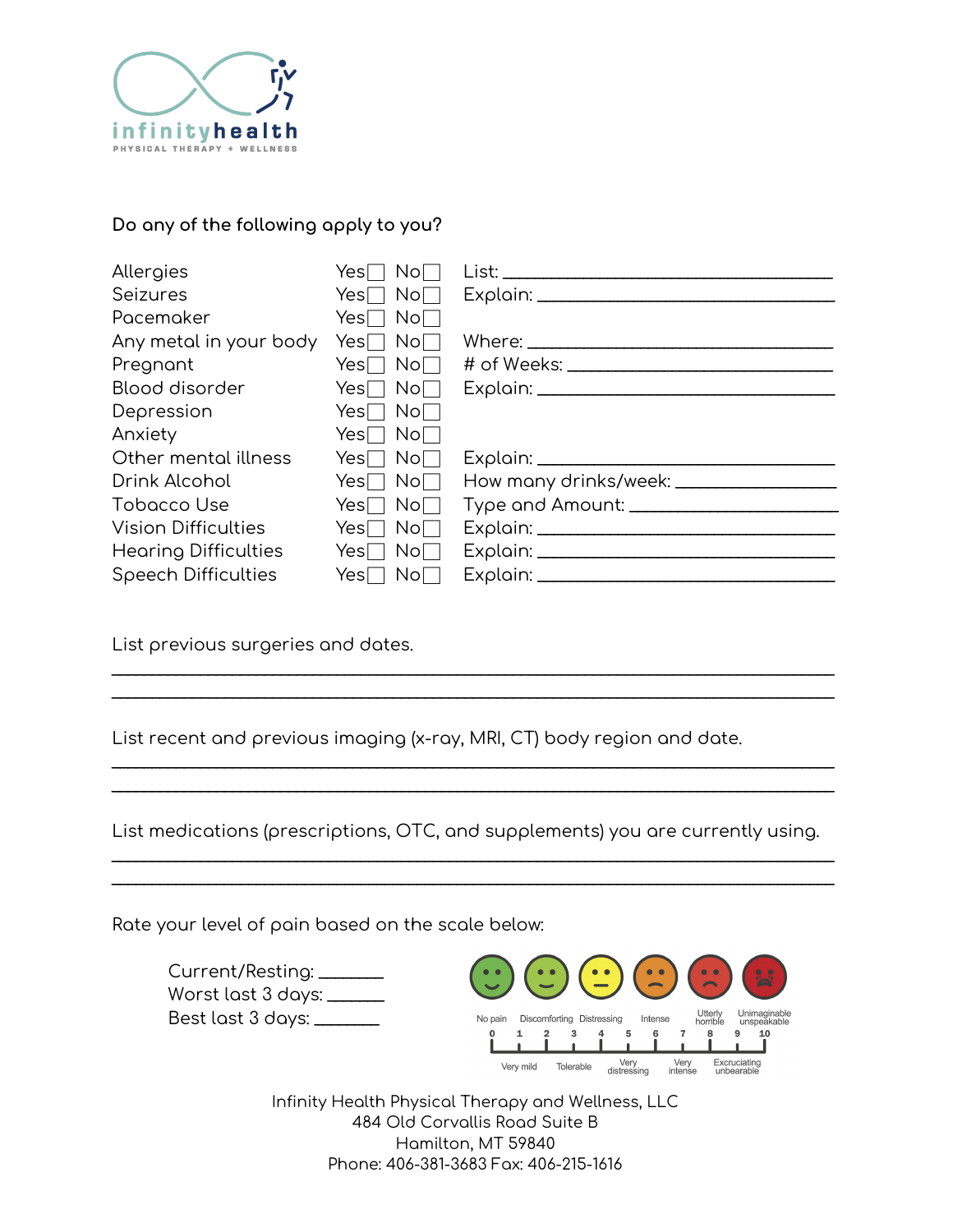

| Name<br>--<br>.<br>- | ⊸ |
|----------------------|---|
|----------------------|---|

**Please mark on the body chart where you have pain. If you have multiple areas of pain, please put a 1 by your primary pain and 2 by your secondary pain, etc for each area.**



Please briefly explain the history of your current pain and reason for seeking treatment:

 $\_$  ,  $\_$  ,  $\_$  ,  $\_$  ,  $\_$  ,  $\_$  ,  $\_$  ,  $\_$  ,  $\_$  ,  $\_$  ,  $\_$  ,  $\_$  ,  $\_$  ,  $\_$  ,  $\_$  ,  $\_$  ,  $\_$  ,  $\_$  ,  $\_$  ,  $\_$  ,  $\_$  ,  $\_$  ,  $\_$  ,  $\_$  ,  $\_$  ,  $\_$  ,  $\_$  ,  $\_$  ,  $\_$  ,  $\_$  ,  $\_$  ,  $\_$  ,  $\_$  ,  $\_$  ,  $\_$  ,  $\_$  ,  $\_$  ,

| Is your pain (check one):<br>$\Box$ getting better | getting worse                                      | $\Box$ staying about the same |
|----------------------------------------------------|----------------------------------------------------|-------------------------------|
|                                                    | Infinity Health Physical Therapy and Wellness, LLC |                               |
|                                                    | 484 Old Corvallis Road Suite B                     |                               |
|                                                    | Hamilton, MT 59840                                 |                               |
|                                                    | Phone: 406-381-3683 Fax: 406-215-1616              |                               |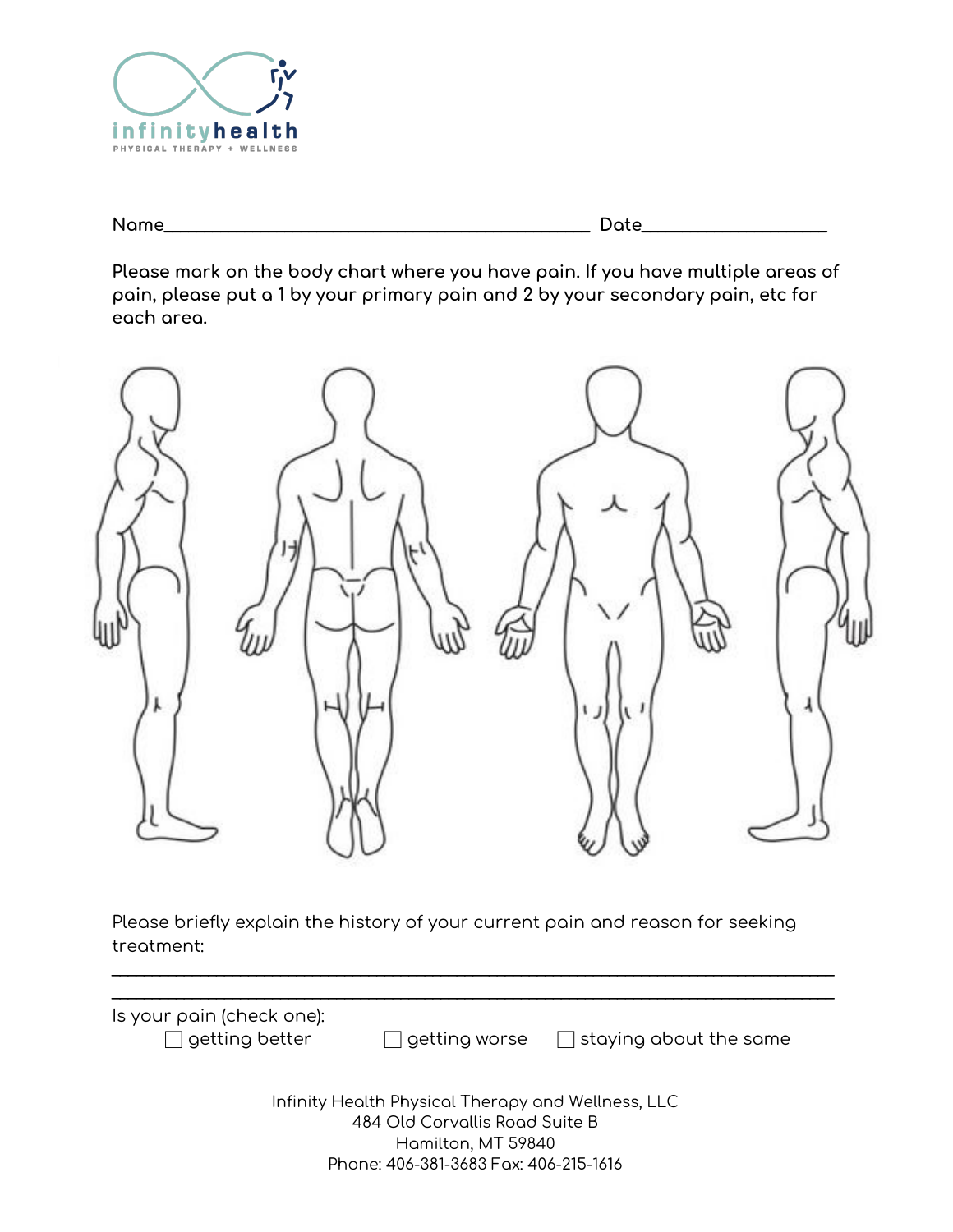

## **PAYMENT POLICY**

Thank you for choosing Infinity Health Physical Therapy and Wellness as your physical therapy provider. We are committed to providing you with quality and affordable health care. Because some of our patients have had questions regarding patient and insurance responsibility for services rendered, we have been advised to develop this payment policy. Please read it, ask us any questions you may have, and sign in the space provided. A copy will be provided to you upon request.

1. Insurance: We participate in most insurance plans, including Medicare. If you are not insured by a plan we do business with, but don't have an up-to-date insurance card, payment in full for each visit is required until we can verify your coverage. Knowing your insurance benefits is your responsibility. It is also your responsibility to know whether or not pre-authorization is required, and if it is, it is your responsibility to get your treatment pre-authorized. Please contact your insurance company with any questions you may have regarding your coverage.

2. Self Pay, Copays, and Deductibles: All copays and deductibles must be paid at the time of service. This arrangement is part of your contract with your insurance company. Failure on our part to collect copays and deductibles from patients can be considered fraud. Please help us in upholding the law by paying your copay at each visit. If you have no insurance, we do expect payment at the time of service unless you have made other arrangements with our billing department. For minor patients, the parent, relative, or other individual, escorting the patient is responsible for any payments due at the time of service and for the balance remaining after insurance has processed your claim.

3. Non-covered Service: Please be aware that some – and perhaps all – of the services you receive may be non-covered or not considered reasonable or necessary by Medicare or other insurers. You must pay for these services in full at the time of service.

4. Proof of Insurance: All patients must complete our patient information form before seeing a therapist. We must obtain a copy of your current insurance card to provide proof of insurance. If you fail to provide us with the correct insurance information in a timely manner, you may be responsible for the charges you incur.

5. Claims Submission: Infinity Health Physical Therapy and Wellness will attempt to obtain payment from your insurance carrier, worker's compensation plan, or motor vehicle insurance. It is our policy to complete an initial claim form and submit it to your carrier. We will assist you in any way we reasonably can to help get your claims paid. Your insurance company may need you to supply certain information directly. It is your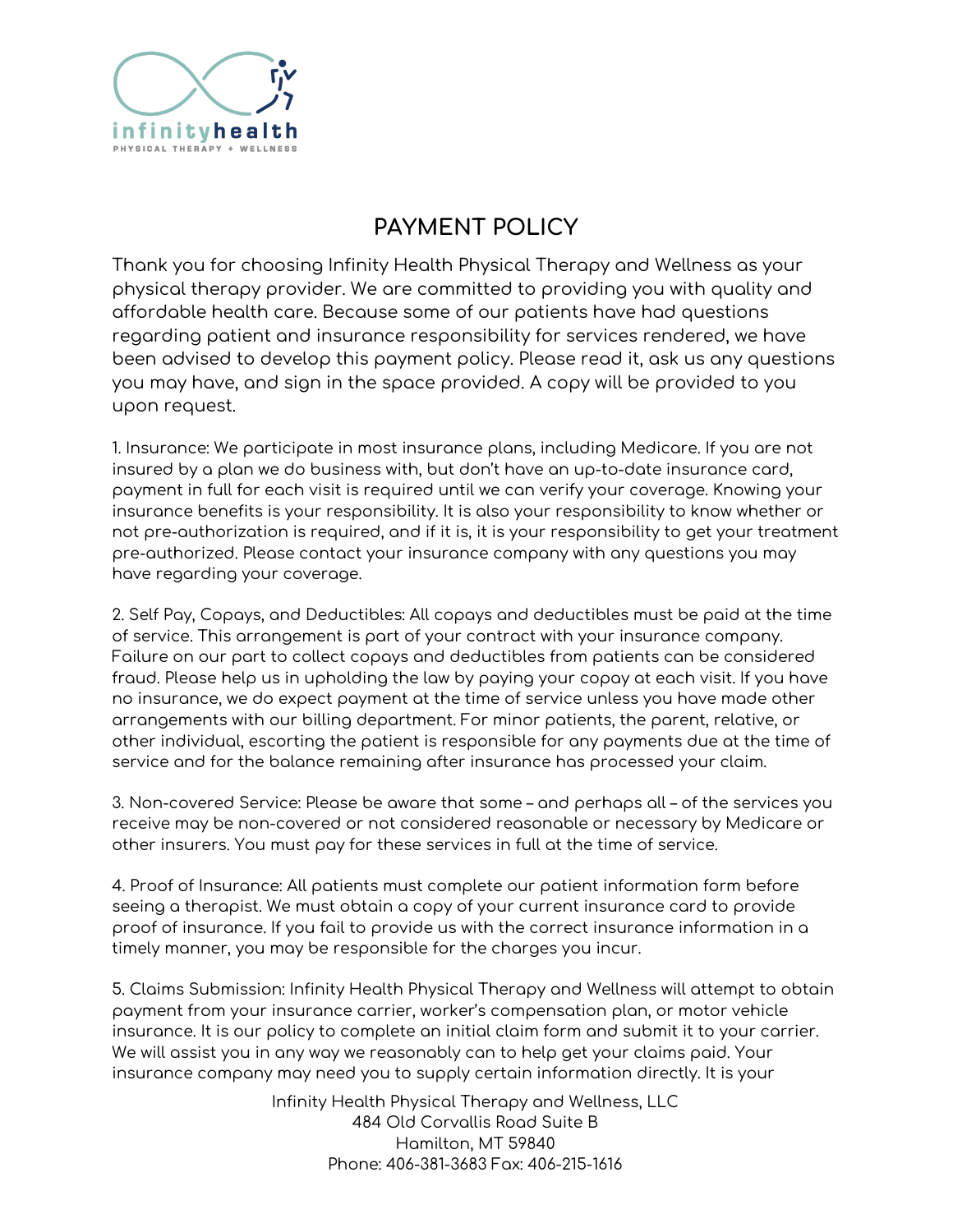

responsibility to comply with their request. Your insurance benefit is a contract between you and your insurance company; we are not party to that contract. Please be aware that the balance of your claim is your responsibility whether or not your insurance company pays your claim. If monthly payments are required, please speak with our billing department.

6. Coverage Changes: If your insurance changes, please notify us prior to your next visit so we can make the appropriate changes to help you receive your maximum benefits.

7. Nonpayment: I understand that I am personally responsible for paying all collection fees associated with my account, including reasonable attorney fees and reasonable collection agency fees. I understand that in the event my account is turned over to a third party collection agency, a collection fee in the amount of up to 50% of my total account balance will be added to my balance and that I am responsible for paying my total account balance plus the collection fee.

8. Non-Sufficient Funds Checks: Our policy is to attempt to secure funds from all checks written. If they fail on the first attempt, our bank will automatically send your check through a second time. If it is returned to us we charge our bank fees. The check would need to be covered by cash, credit card, or money order within 5 business days of our notice or it may be presented to our collection agency.

9. Authorization and Assignment of Benefits: By signing below I hereby assign, transfer, and set over to Infinity Health Physical Therapy and Wellness and/or its individual therapists, all of my rights, title, and interest to my medical reimbursement benefits under my insurance policy. I authorize the release of any medical information required to determine these benefits. This authorization shall remain valid until written notice is given by me revoking said authorization. I understand that I am financially responsible for all charges whether or not they are covered by insurance.

Thank you for reviewing our payment policy. Please let us know if you have any questions or concerns. I have read and understand this payment policy, including the Notice of Privacy Practices and the Assignment of Benefits, and I agree to abide by its terms:

| Signature: |                                           | Date: |  |
|------------|-------------------------------------------|-------|--|
|            | Printed Name (Parent/Guardian and Minor): |       |  |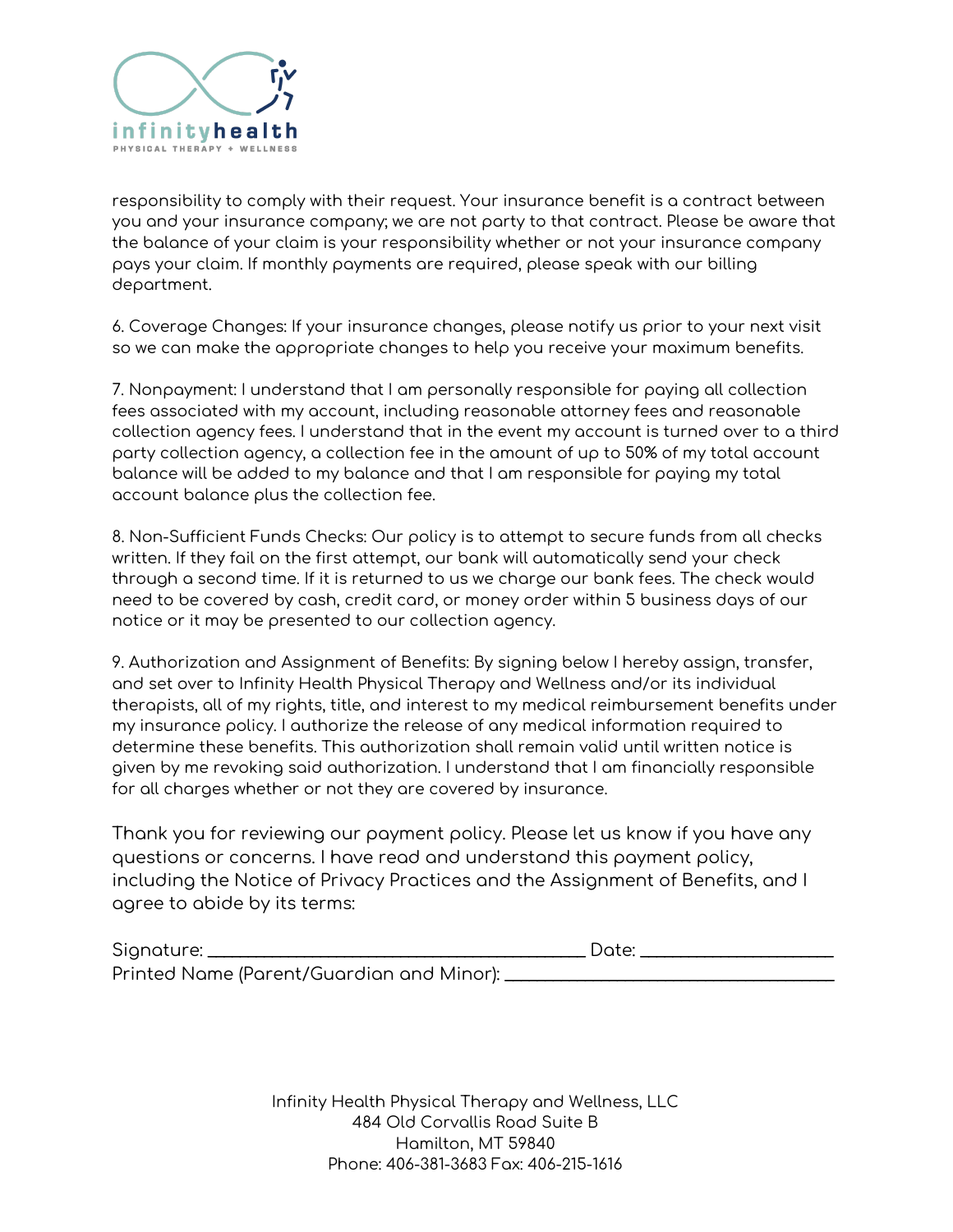

### **HIPAA - Notice of Privacy Practices**

**Congress passed the Health Insurance Portability and Accountability Act, or HIPAA, in 1996. Its primary purpose is to ensure that people who change jobs cannot be denied health insurance in a new job because of a pre-existing health condition. The law also established minimum standards of privacy and security to ensure that sensitive information about individuals' health would remain confidential.**

**I hereby acknowledge that I have received and have been given an opportunity to read a copy of Infinity Health Physical Therapy and Wellness, LLC's HIPAA - Notice of Privacy Practices form. I acknowledge that I have been given an opportunity to review the HIPAA - Notice of Privacy Practices form and have all questions answered. I acknowledge that I may request a copy of the form at any time.** \_

## **CANCELLATION POLICY**

Infinity Health Physical Therapy and Wellness requires patients to be on time and give notice for any cancellations or tardiness. We rely on patients to be accountable for their appointment time and follow our cancellation policy to ensure we are able to deliver the best possible care.

Please give **>24 hours notice** for any known cancellation. In the event of an emergency or illness, we allow 2 cancellations with <24 hours notice without any penalty over a 30 day time period. If a patient has **3 or more** cancellations in <30 days, we require a **\$10 fee** paid by the patient at their next appointment.

In the event of a **no show**, we will allow 1 accidental missed appointment. If the patient has **2 or more** no shows in a 30 day time period, we require a **\$10 fee** paid by the patient at their next appointment.

Patient was offered a copy of this policy on date signed. Infinity Health Physical Therapy and Wellness has the right to modify this policy at any time for any reason without notice.

| Signature: |                                           | Date <sup>.</sup> |  |
|------------|-------------------------------------------|-------------------|--|
|            | Printed Name (Parent/Guardian and Minor): |                   |  |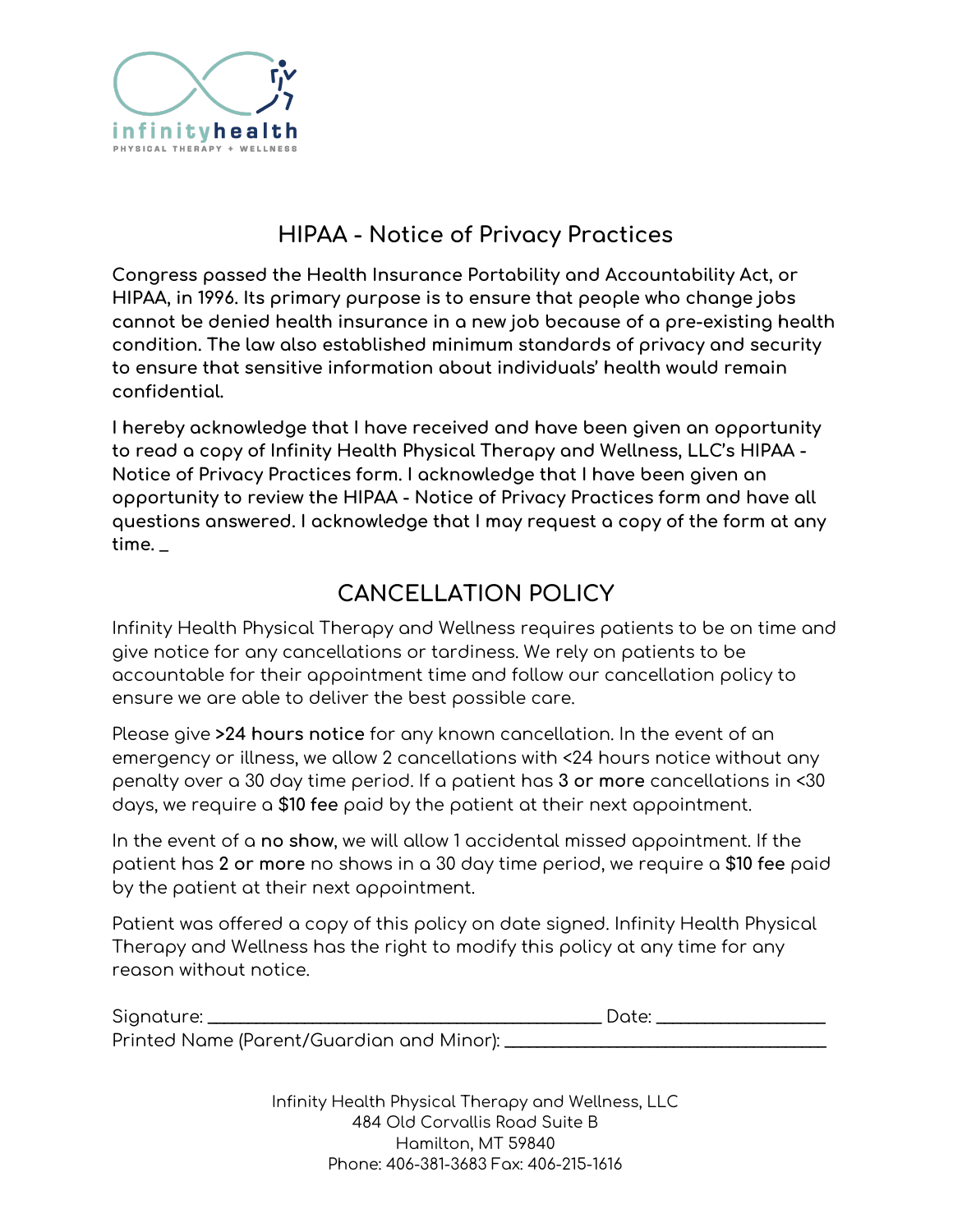

## **PATIENTS WITHOUT INSURANCE Self/Direct-Pay**

By signing below I state that I or the minor patient DO NOT have health insurance and will be responsible for services rendered here at Infinity Health Physical Therapy and Wellness. I agree to pay Infinity Health Physical Therapy and Wellness the full and entire amount of treatment given to me or to the above named patient at each visit.

| Signature: |                                           | Date: |  |
|------------|-------------------------------------------|-------|--|
|            | Printed Name (Parent/Guardian and Minor): |       |  |

# **ADULT CONSENT TO TREAT FOR A MINOR**

| I am present at the time of treatment or not. | I _________________________, hereby authorize Infinity Health Physical Therapy and<br>Wellness and/or it's Individual Therapists to evaluate and administer physical<br>therapy treatments to ________________________. This authorization is in effect as of<br>until written notice is given by me revoking said authorization. I understand that I<br>am financially responsible for all services rendered to the above patient whether |
|-----------------------------------------------|--------------------------------------------------------------------------------------------------------------------------------------------------------------------------------------------------------------------------------------------------------------------------------------------------------------------------------------------------------------------------------------------------------------------------------------------|
|                                               | Date: _______________                                                                                                                                                                                                                                                                                                                                                                                                                      |

Infinity Health Witness Signature: \_\_\_\_\_\_\_\_\_\_\_\_\_\_\_\_\_\_\_\_\_\_\_\_\_\_\_\_\_ Date: \_\_\_\_\_\_\_\_\_\_\_\_\_\_\_\_\_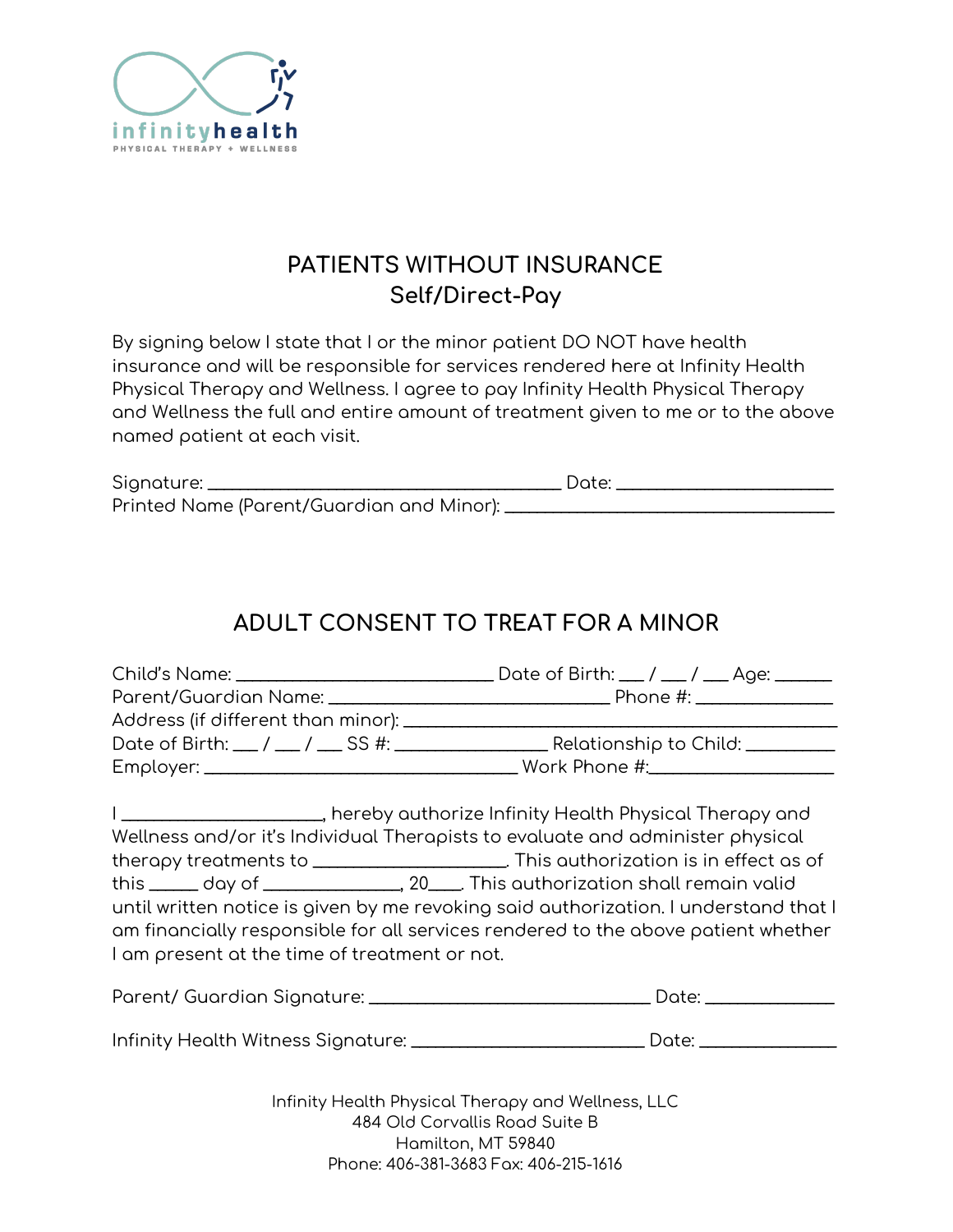

# **FUNCTIONAL DRY NEEDLING CONSENT TO TREAT**

Functional dry needling (FDN) is a specific type of treatment performed by a certified functional dry needling specialist, typically a physical therapist. The treatment is used to assist the physical therapist in **reducing the patient's pain and muscle guarding** while improving functional mobility. The tool used for FDN is a very small diameter needle or acupuncture needle. The needle is used to penetrate the affected muscle and then stimulate a relaxation response, typically resulting in a muscle twitch. Electrical stimulation may be applied during FDN to improve muscle response.

Please review the following items to see if you have any precautions or contraindications to the treatment. Check yes if any item applies to you.

| 1. Are you taking any blood thinners? Yes $\Box$ No $\Box$                                                                                                                                                                                                                                                                          |
|-------------------------------------------------------------------------------------------------------------------------------------------------------------------------------------------------------------------------------------------------------------------------------------------------------------------------------------|
| 2. Do you have a blood condition or blood borne virus? Yes $\Box$ No $\Box$                                                                                                                                                                                                                                                         |
| 3. Have you had surgery in the last 12 weeks? Yes $\Box$ No $\Box$                                                                                                                                                                                                                                                                  |
| 4. Have you had laminectomy in your neck or back? Yes $\Box$ No $\Box$                                                                                                                                                                                                                                                              |
| 5. Do you have a history of cancer? Yes $\Box$ No $\Box$                                                                                                                                                                                                                                                                            |
| 6. Are you or could you be pregnant? Yes $\Box$ No $\Box$                                                                                                                                                                                                                                                                           |
| 7. Do you have a known autoimmune diseases? Yes $\Box$ No $\Box$                                                                                                                                                                                                                                                                    |
| 8. Have you been diagnosed with osteoporosis? Yes $\Box$ No $\Box$                                                                                                                                                                                                                                                                  |
| 9. Do you have scoliosis? Yes $\Box$ No $\Box$                                                                                                                                                                                                                                                                                      |
| 10. Do you have a pacemaker? Yes $\Box$ No $\Box$                                                                                                                                                                                                                                                                                   |
| 11. Do you have any respiratory illness? Yes $\Box$ No $\Box$                                                                                                                                                                                                                                                                       |
| 12. Do you have a compromised immune system or infection? Yes $\Box$ No $\Box$                                                                                                                                                                                                                                                      |
| There are always risks involved with inserting a needle into tissue. Although the<br>risks are low and unlikely, it is important to review them prior to treatment.<br>Potential risks and side-effects include: infection, pneumothorax, nerve injury,<br>bleeding, bruising, muscle ache, lightheadedness, nausea, and dizziness. |
|                                                                                                                                                                                                                                                                                                                                     |
| Printed Name                                 (Parent/Guardian and Minor): _________________________                                                                                                                                                                                                                                 |
|                                                                                                                                                                                                                                                                                                                                     |